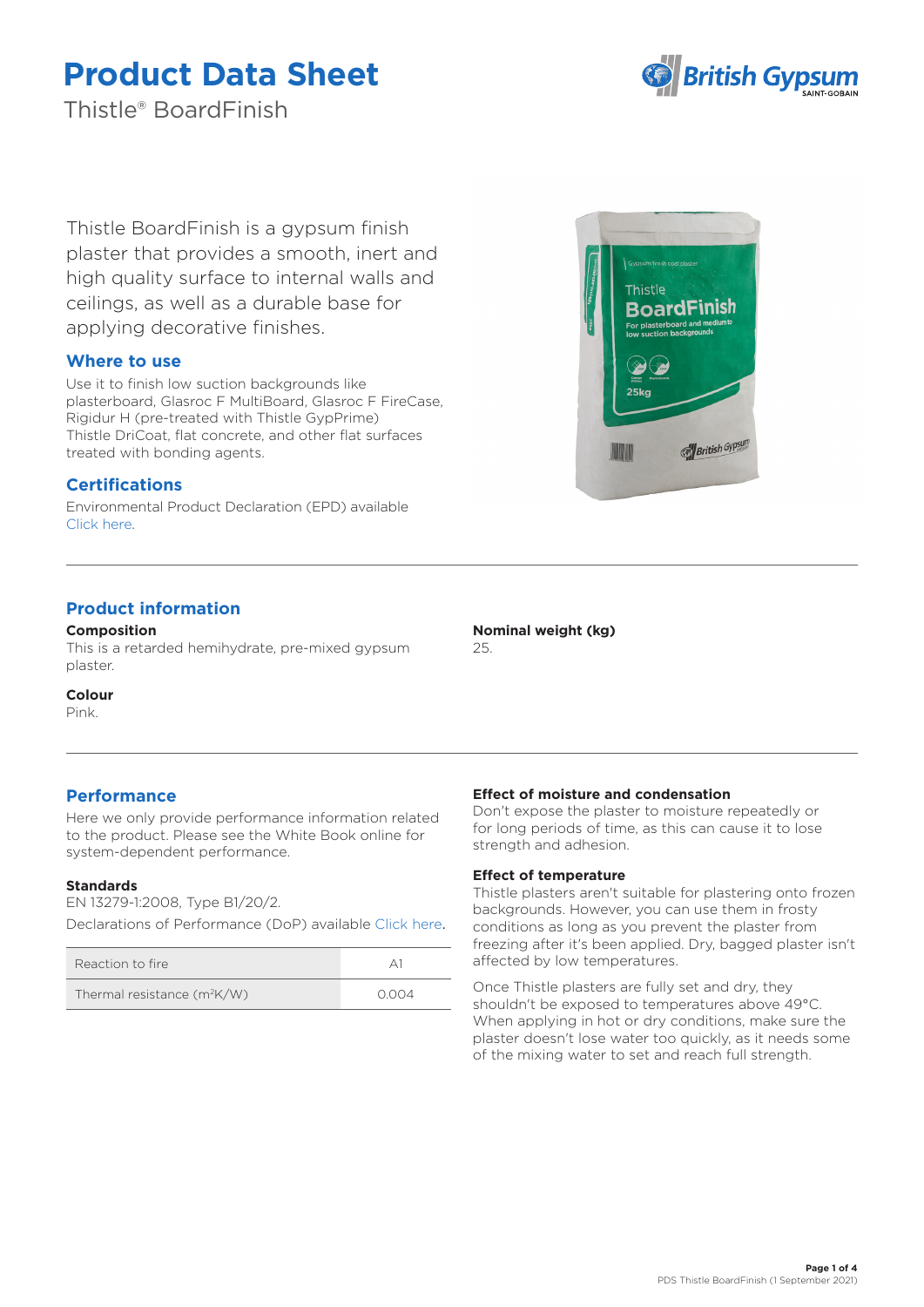Thistle® BoardFinish



# **Application**

# **Background preparation: plasterboards**

Only use Thistle finishing plasters on the face of the board, which is the side without a paper overlap. This doesn't apply to moisture resistant boards. Reinforce joints with Thistle ProTape FT50 or FT100, or with Gyproc Joint Tape.

## **Background preparation: undercoats** Plastering onto Thistle DriCoat

Cement based undercoats shrink when they dry, and can crack days or even weeks after application. If you apply a Thistle finishing plaster before the shrinkage is complete, it's more likely to crack or delaminate, particularly if the undercoat wasn't keyed enough. Therefore, the key needs to be much better, and the drying time allowance much longer, than for gypsum based undercoats.

Retarded ready mixed cement based mortars may have delayed shrinkage, and may contain additives that interfere with the strength or setting of Thistle finishing plasters.

### **Background preparation: moisture resistant grade boards**

Avoid applying skim plaster to Gyproc Moisture Resistant boards. These boards are designed for environments with high humidity, which can cause the plaster to lose strength and adhesion.

Where moisture resistant boards are used in shell and core construction to provide temporary moisture resistance, it's best to skim them after the building envelope has been made weathertight. Only apply plaster to the face of moisture resistant boards, and pre-treat them with Thistle Bond-it.

## **Background preparation: Glasroc F MultiBoard and Glasroc F FireCase**

Apply Thistle finishing plasters to the smooth face of the board. Application techniques and joint reinforcement are similar to those used on plasterboards.

# **Mixing up**

Add Thistle plasters to clean water and use clean mixing equipment, as contamination from previous mixes affects the setting time and strength. Fresh contamination has more of an effect than old, so you should wash equipment just after mixing rather than just before.

Thistle plasters are suitable for mixing by hand or using a mechanical whisk with a slow speed and high torque. While mechanical mixing speeds up the process, there is no need to continue mixing after you've dispersed the lumps and reached the right consistency. Over-mixing wastes time and energy, and can affect setting times, reduce workability, and make it difficult to achieve a flat finish.

| Wall application thickness (mm)     | 2               |
|-------------------------------------|-----------------|
| Ceiling application thickness (mm)  | 2               |
| Coverage per bag $(m^2)$            | 10 at 2mm thick |
| Working time: maximum               | 40 minutes      |
| Set time: minimum                   | 90 minutes      |
| Water requirements per bag (litres) | 11.5            |
| Dry set weight (kg/m <sup>2</sup> ) | 2.7 at 2mm      |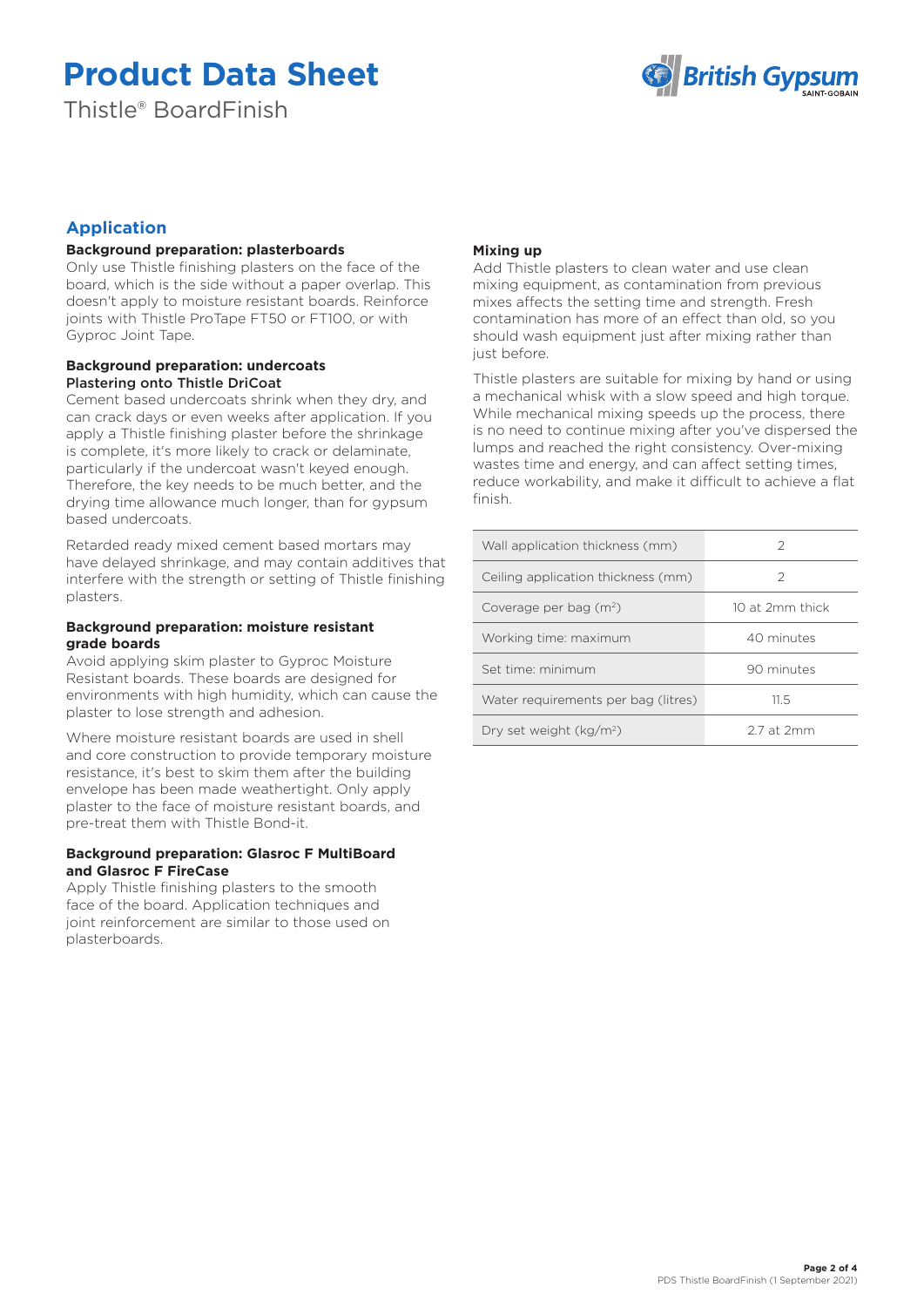Thistle® BoardFinish



## **Applying to different substrates**  Plastering onto board backgrounds

- 1 Before applying Thistle BoardFinish to Gyproc plasterboards or Glasroc F MultiBoard, Glasroc F FireCase, Rigidur H (pre-treated with Thistle GypPrime) reinforce flat joints using Thistle ProTape FT50 or FT100, or prefill any gaps wider than 3mm and reinforce them using Gyproc Joint Tape. Thistle ProTape FT50 and FT100 fibre tapes are self-adhesive, so you can fix them to the board's surface before the first application of plaster. If you're using Gyproc Joint Tape, embed it in the first coat over each joint, leaving enough plaster under the tape to ensure good adhesion. Then press the tape firmly into the plaster and immediately cover it with a further application.
- 2 Apply plaster to the whole surface after the joint treatment has partially set but not dried. Some joints will experience more movement, such as around door or window apertures, where board edges aren't fully supported, or on ceilings below floors that are susceptible to high deflection. In these areas, embed Gyproc Joint Tape in the finish for better resistance to cracking than with fibre tapes.
- 3 Fix Thistle Thin Coat Angle Beads to plasterboard angles by embedding them in dabs of finish plaster. Avoid fixing the bead to the board 'dry'; this could reduce the adhesion as it's difficult to squeeze plaster between the bead and the plasterboard.
- 4 To hold the bead in alignment as the plaster sets, we recommended you use additional mechanical fixings like non-rusting nails, screws and staples. Wipe any surplus from corners before the plaster sets, as scraping it away later may damage the zinc coating.
- 5 Apply the finish plaster with a firm pressure and build it out to the required thickness in two applications, trowelling to a smooth matt finish as it sets. Follow good site practice as outlined in BS EN 13914 Code of Practice for Internal Plastering.

# **Painting and wallpapering**

Make sure Thistle plasters are thoroughly dry before decorating, although you can apply a coat of permeable paint in the interim. You can decorate the finished surface using most proprietary paint finishes and wall covering adhesives, but always follow the manufacturers' recommendations for the best results.

# **Tiling**

You can apply tiles up to 20kg per m<sup>2</sup> directly to Thistle finishing plasters, except where the system includes a bonding agent. As the total weight of tiles and plaster applied over a bonding agent is limited to 20kg per m<sup>2</sup>, consider tiling directly to the background instead.

If you're plastering to provide a background for tiles, avoid polishing the surface. If the surface has already been polished, roughen it and use a suitable primer to create a good key for the tile adhesive.

# **Snagging and minor repairs**

Thistle finishing plasters on plasterboard provide a system that's suitable for moderate impact and wear. When used over undercoat plasters, they offer good resistance to minor casual damage, but the resistance to damage from greater impacts depends on the undercoat used. If the plaster is correctly applied, you shouldn't need to maintain it afterwards.